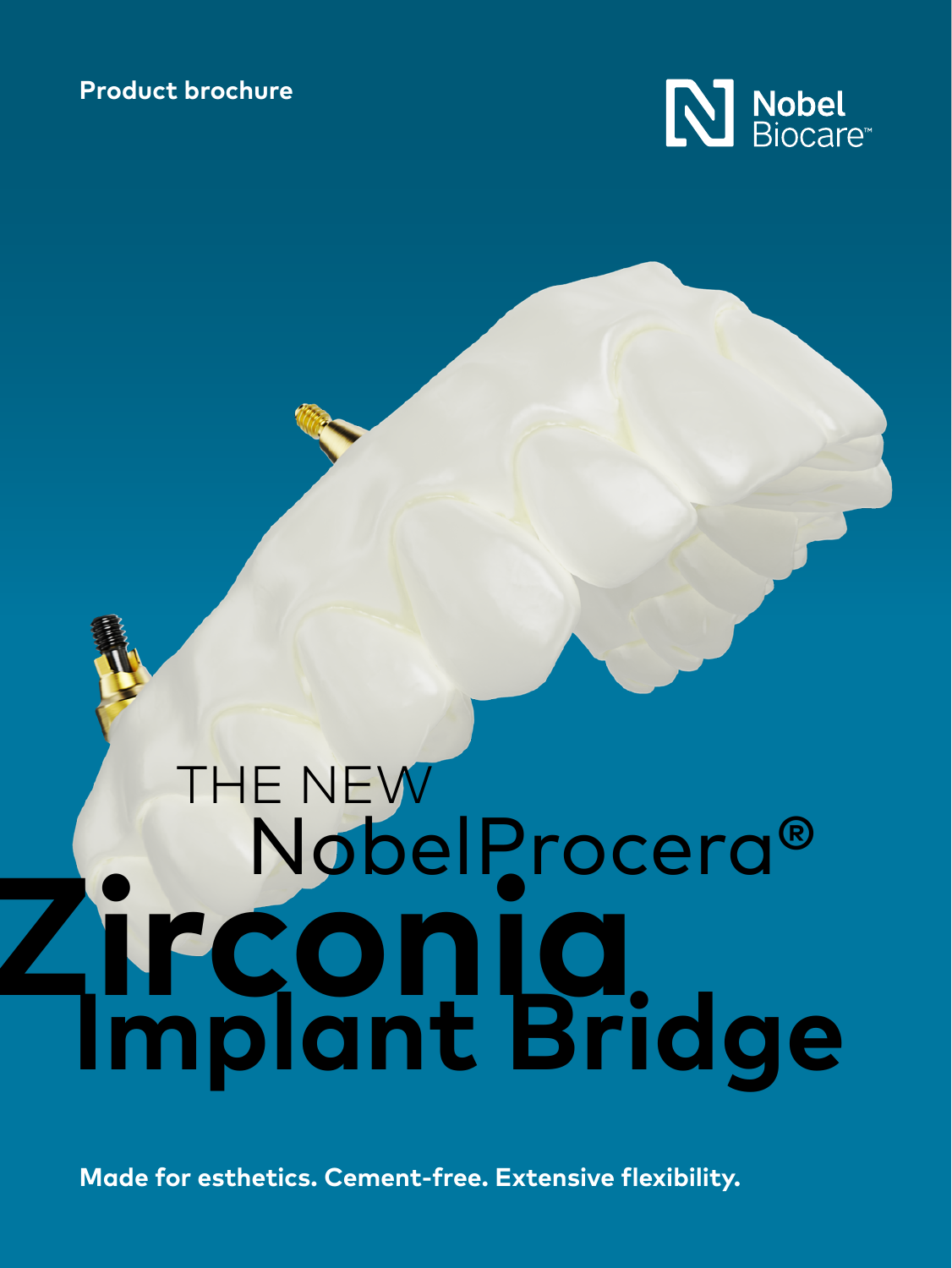## **The new NobelProcera® Zirconia Implant Bridge simplifies the partnership between clinicians and technicians thanks to restorative freedom.**

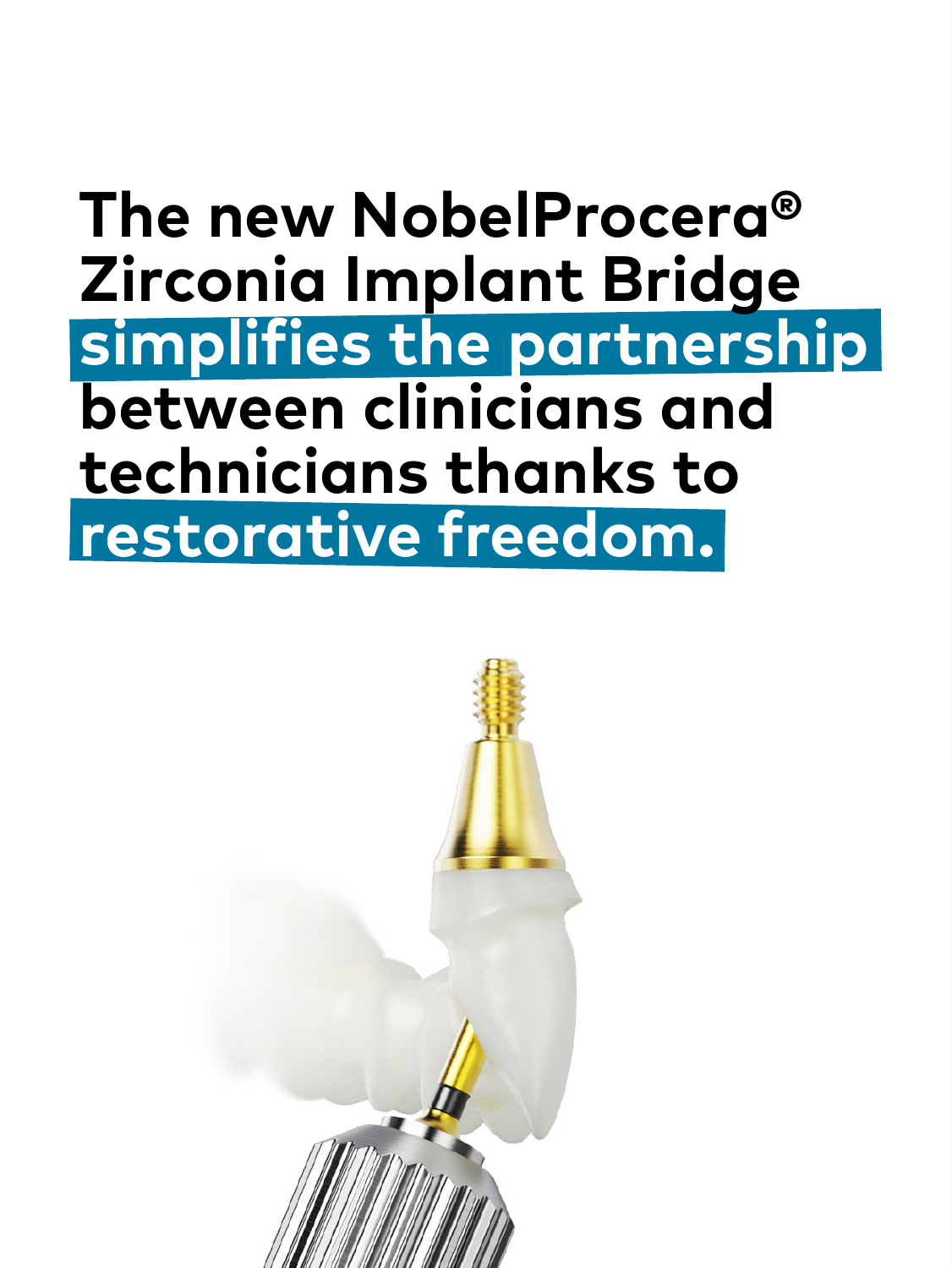Ability to compensate implant placement with Multi-unit Abutment

**30°**

**0° 17°**

New combination of angulated Multi-unit Abutment and angulated screw channel provides restorative freedom up to 55 degrees\*

\*Versus implant insertion axis

**±25° 25% smaller**

> Smaller angulated screw channel with new Omnigrip Mini Screwdriver provides improved occlusal esthetics\*

\*25% smaller screw channel diameter area compared to angulated screw channel for conical connection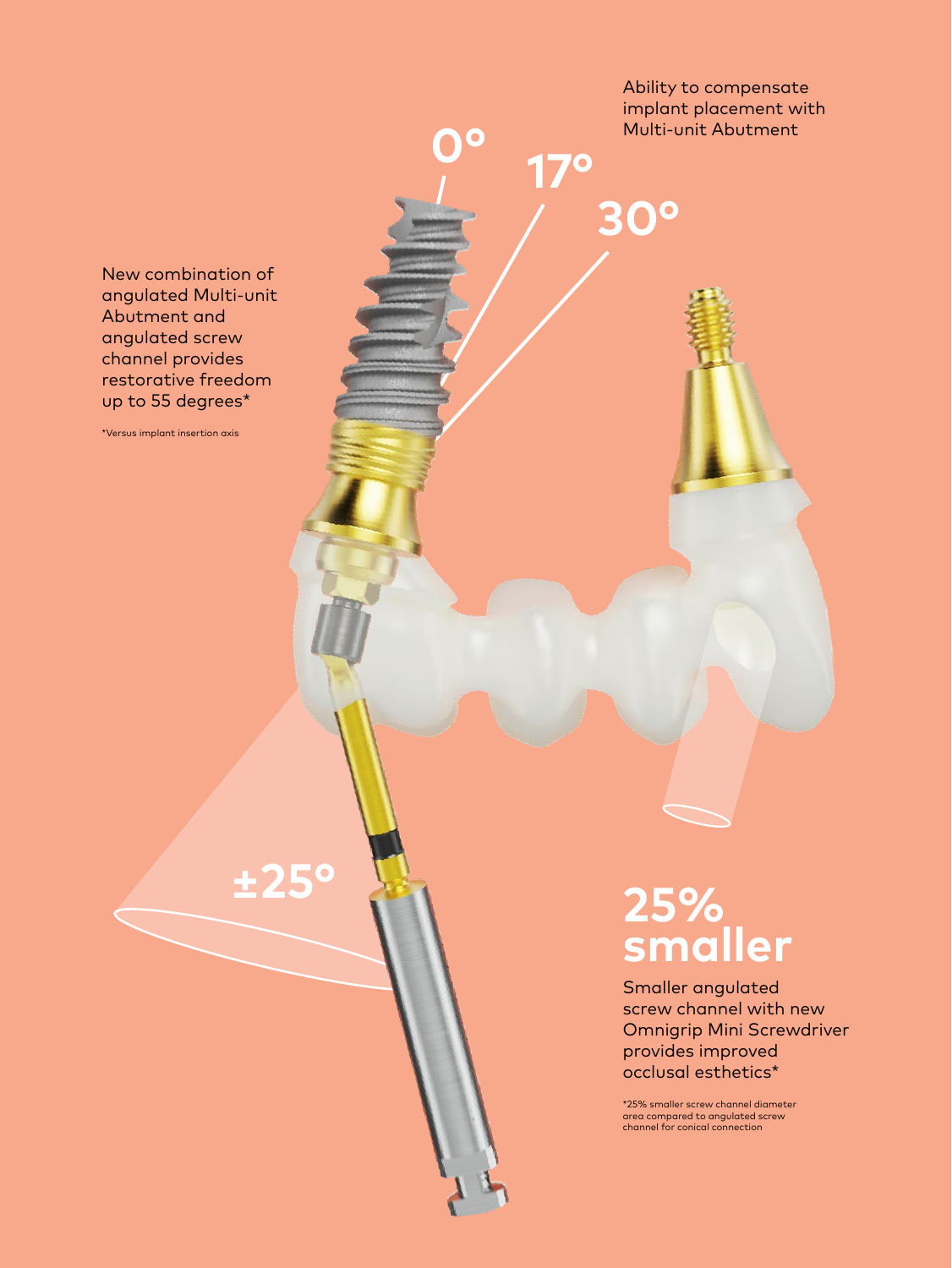# **Zirconia Implant Bridge** NobelProcera® The NEW

## **Made for esthetics.**

Achieve natural looking restorations with our new DOCERAM Nacera® Pearl zircona material

Available in 10 VITA shades

Use angulated screw channel to improve buccal access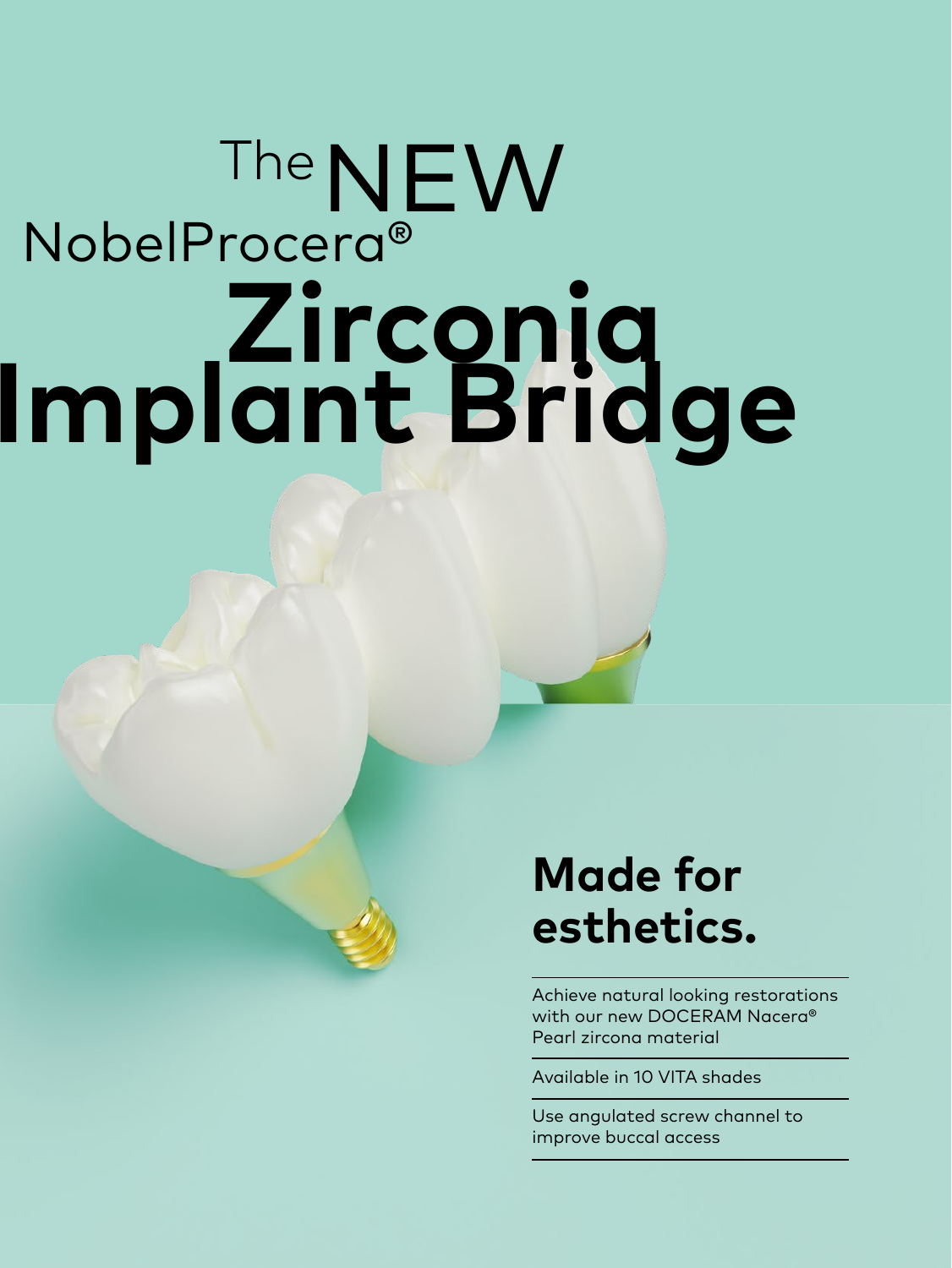## **NobelProcera® is a premium solution portfolio that provides individualized, high-end, implant-based restorations and services. We strive to give our customers an easy, straightforward path to high-quality prosthetic solutions.**

## **Cementfree.**

Smaller angulated screw channel with new Omnigrip Mini Screwdriver provides improved occlusal esthetics.\*

Reduce complexity and save time by eliminating the bonding procedure.

\*25% smaller screw channel diameter area compared to angulated screw channel for conical connection

## **Extensive flexibility.**

Available in full contour, cut-back, thimble and framework with or without soft tissue.

NobelProcera guarantees a 100% inspection to ensure a passive fit against your digital design.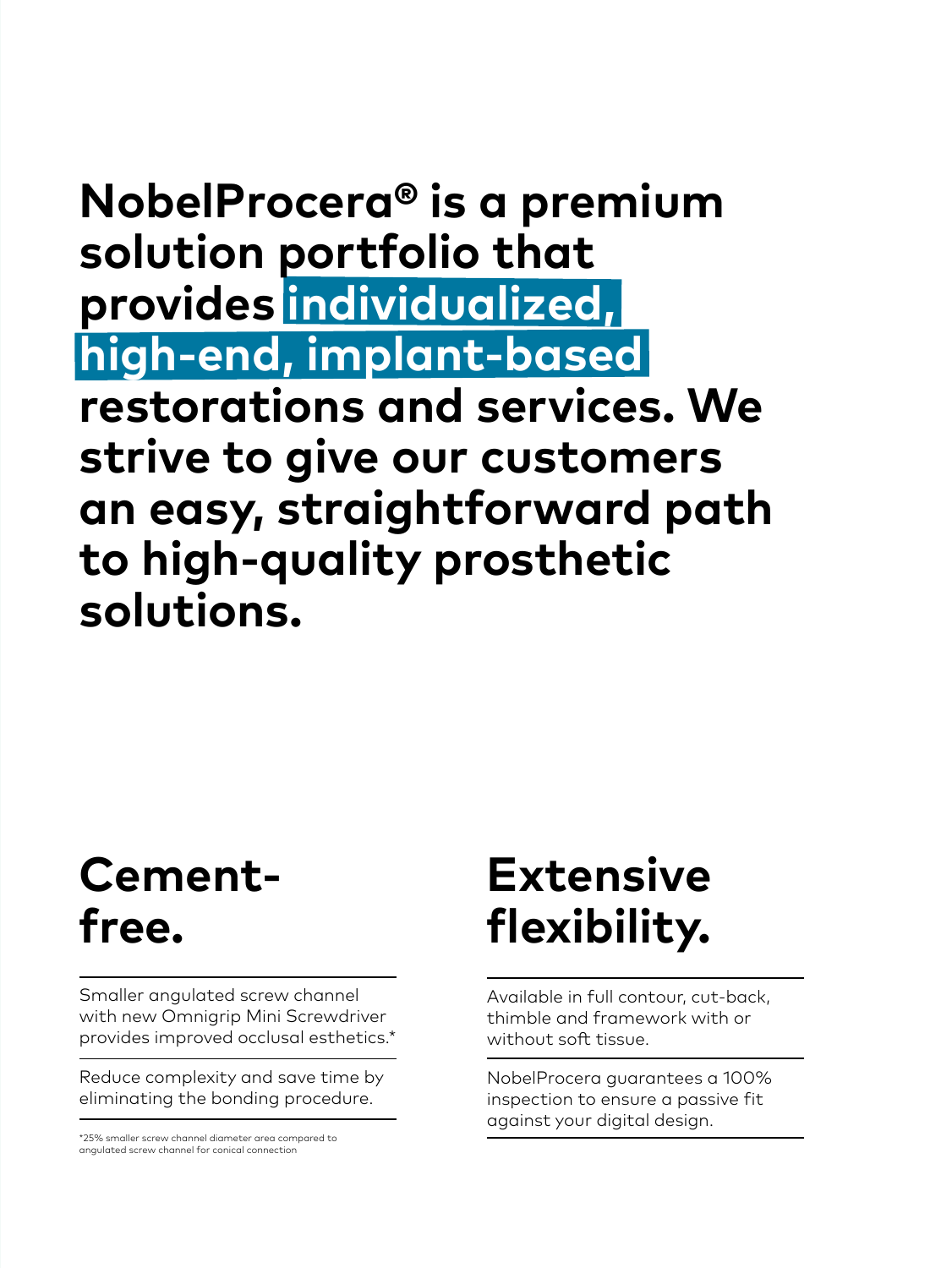## **Nacera®Pearl Shaded** Our new NobelProcera® ZIRCONIA MATERIAL



gingiva.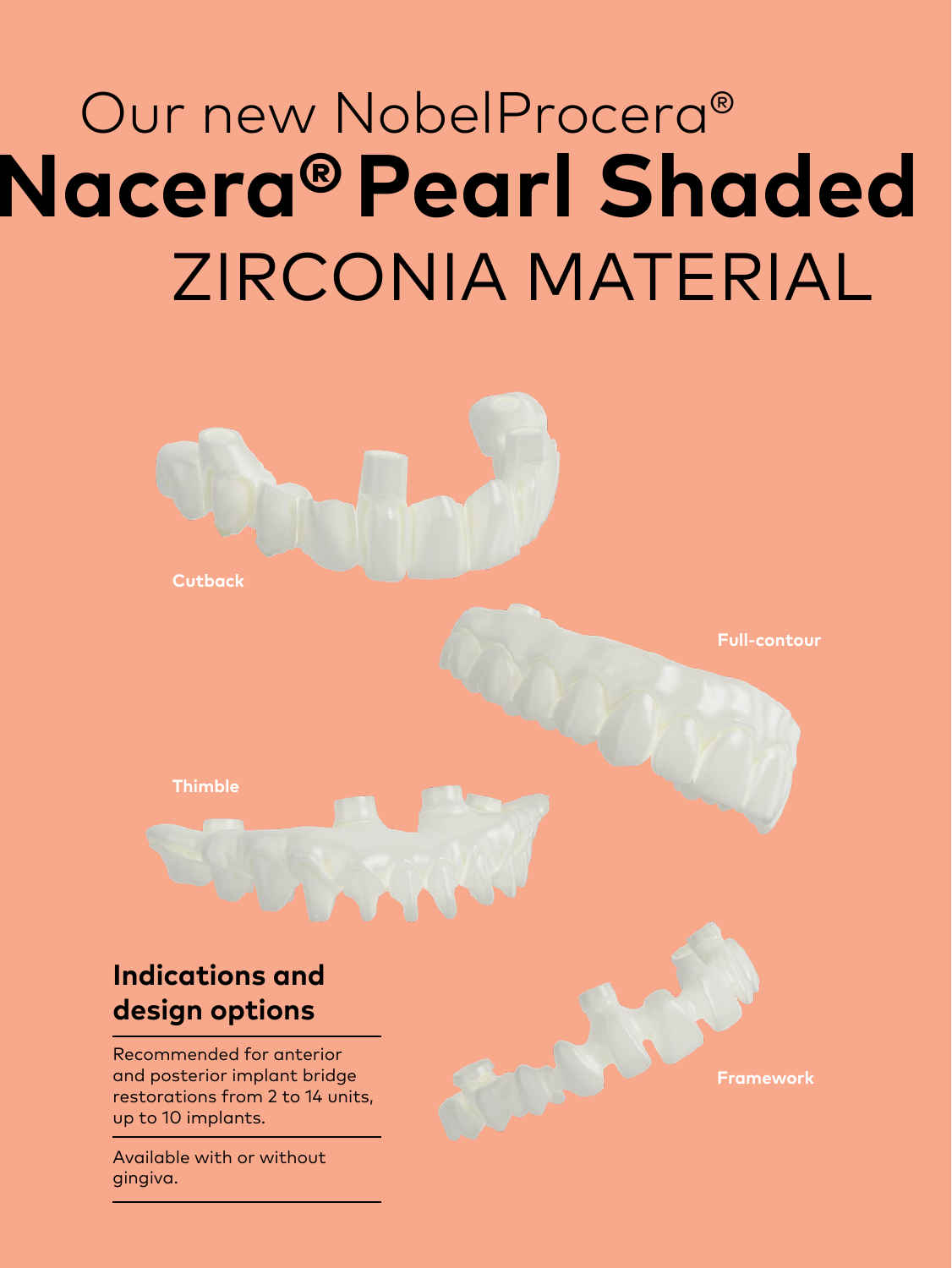## **Do not compromise: Our preferred material chosen to meet Nobel Biocare's highest quality standards and excellent restorative flexibility.**

### **Material benefits**

#### **Achieve natural looking restorations**

- Precise VITA color matching
- Available in 10 VITA shades: OM2, A1, A2, A3, A3.5, B1, B2, C1, C2, D2

### **Reliable**

- Recommended for all types of restorations, 2 to 14 units
- Homogeneously produced material to avoid the risk of white spots
- 1230 MPa flexural strength

### **Cost efficient**

- No need for dipping and drying
- Reduce inventory, no need to stock materials locally

### **Physical properties**

| Material              | ZrO <sub>2</sub> 3Y-TZP               |
|-----------------------|---------------------------------------|
| Color                 | Natural high translucent              |
| Density               | $> 6.04$ g/cm <sup>3</sup>            |
| Flexural strength     | 1230 MPa                              |
| Compressive strength  | 3000 MPa                              |
| Modulus of elasticity | $205$ GPa                             |
| Vickers hardness      | 1300 HV 0.5                           |
| Thermal expansion     | $10.7 \times 10^{-6}$ K <sup>-1</sup> |
| Thermal conductivity  | 2W/mK                                 |
| Mean linear intercept | < 0.4 µm                              |
| Solubility            | $<$ 10 µg/cm <sup>2</sup>             |